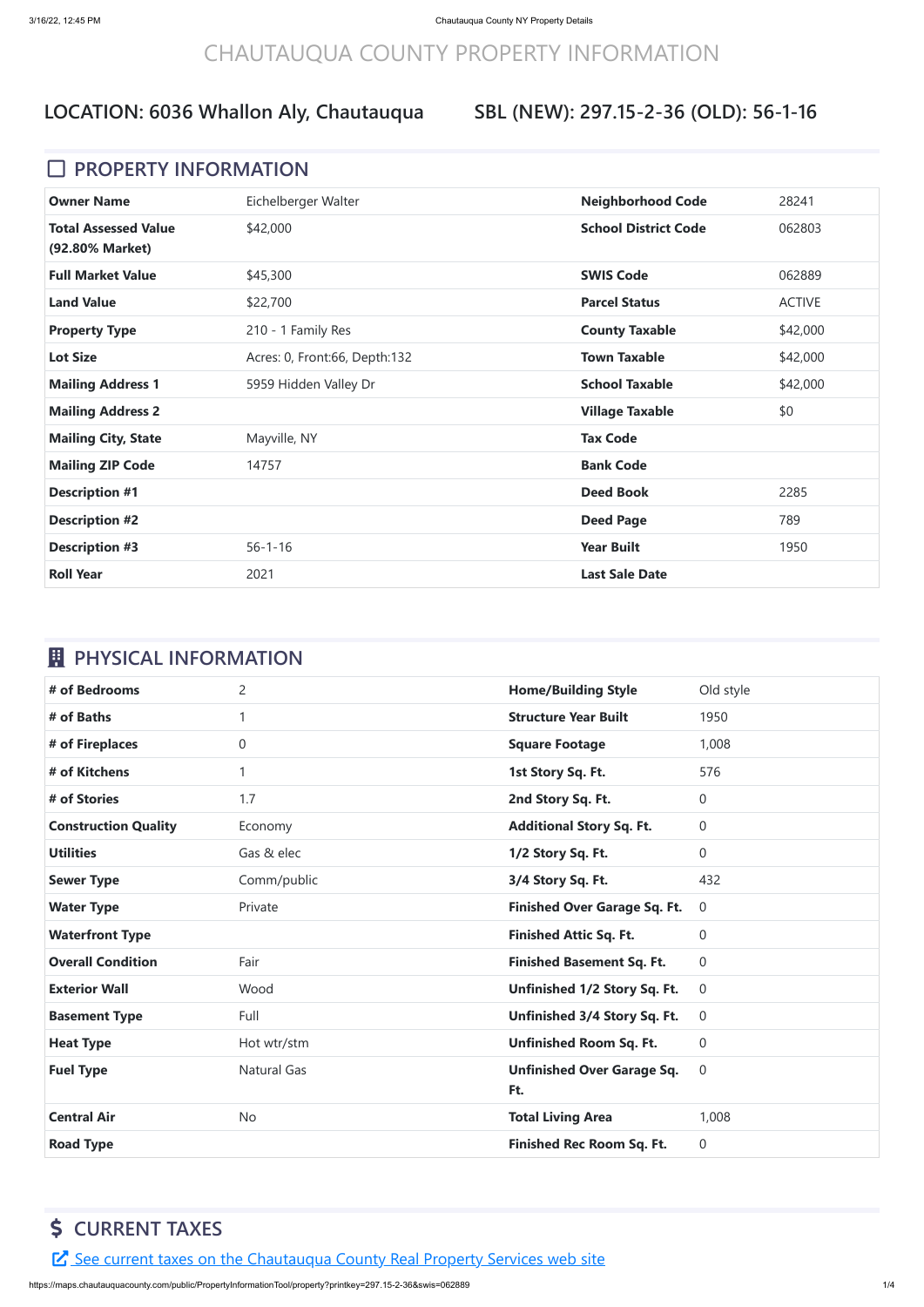https://maps.chautauquacounty.com/public/PropertyInformationTool/property?printkey=297.15-2-36&swis=062889 2/4

### **LATEST OWNER**

See latest property owner on the [Chautauqua](https://maps.chautauquacounty.com/Public/PHD/Default.aspx?ExternalRequest=true&phdPrintKey=297.15-2-36&phdSwiss=062889) County Parcel History Database

## **TT** COMMERCIAL INFORMATION

*Not a commercial property. No information available.*

| <b>苗 HISTORICAL INFORMATION</b> |                  |                  |                  |                   |                   |
|---------------------------------|------------------|------------------|------------------|-------------------|-------------------|
| <b>Owner History</b>            | <b>Deed Book</b> | <b>Deed Page</b> | <b>Sale Date</b> | <b>Valid Sale</b> | <b>Sale Price</b> |

## **THE IMPROVEMENT INFORMATION**

| <b>Structure</b> | <b>Size</b>         | Grade   | <b>Condition</b> | <b>Year Built</b> |
|------------------|---------------------|---------|------------------|-------------------|
| Gar-2.0 det      | 16.00 x 33.00       | Economy | Poor             | 1940              |
| Porch-coverd     | 7.00 x 16.00        | Economy | Fair             | 1925              |
| Porch-coverd     | $6.00 \times 14.00$ | Economy | Poor             | 1925              |
| Porch-coverd     | $5.00 \times 14.00$ | Economy | Poor             | 1940              |

| <b>O</b> EXEMPTIONS     |               |                       |                   |                 |
|-------------------------|---------------|-----------------------|-------------------|-----------------|
| <b>Code Description</b> | <b>Amount</b> | <b>Exempt Percent</b> | <b>Start Year</b> | <b>End Year</b> |

#### **PHOTO**



# Not Available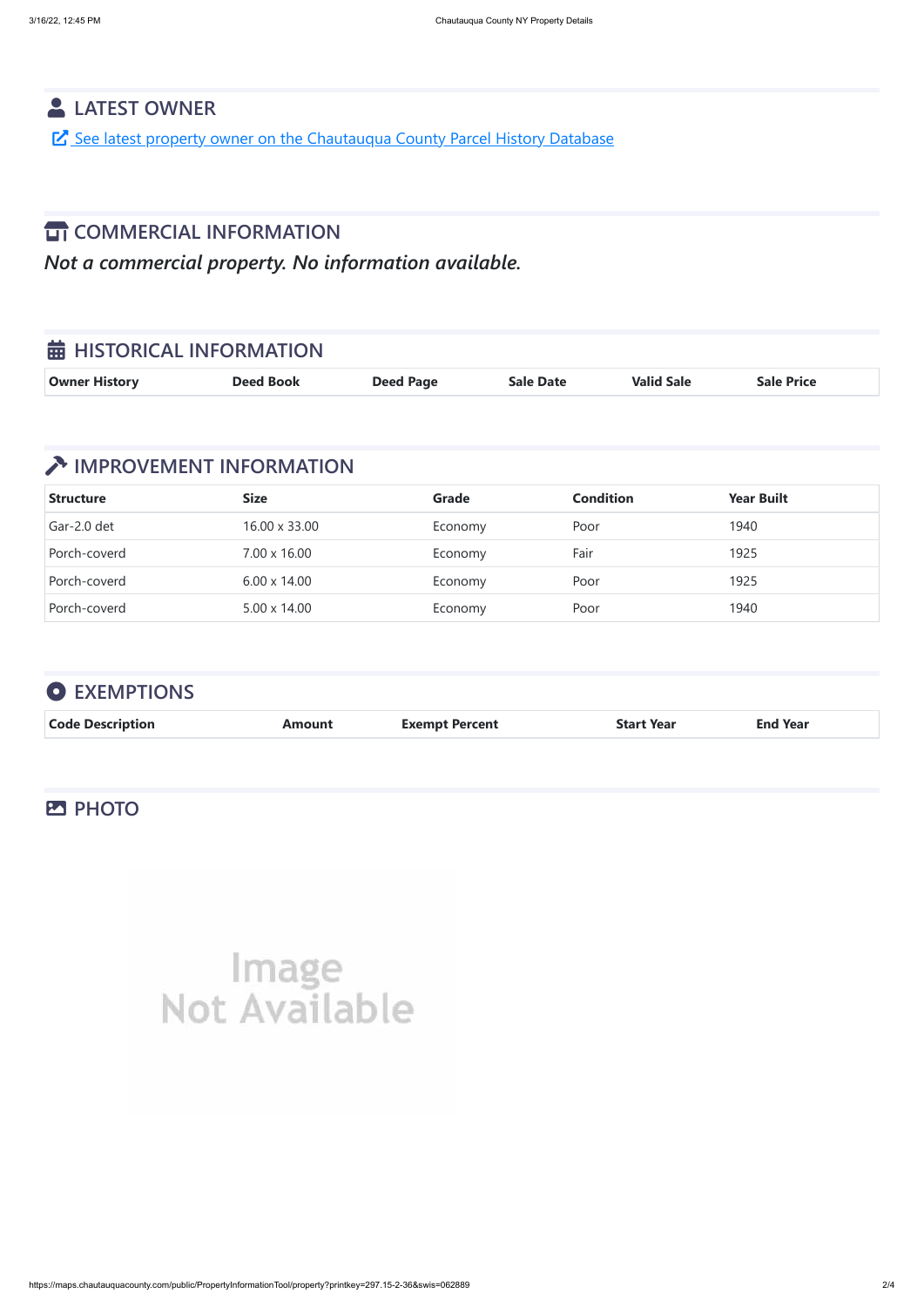#### **N** MAP

#### Comparable Sales Search

| <b>Square Foot % required</b> |            |                                           |                             |                            | <b>Start Year required</b> |                             |                      |            |                                    |    |
|-------------------------------|------------|-------------------------------------------|-----------------------------|----------------------------|----------------------------|-----------------------------|----------------------|------------|------------------------------------|----|
| $\overline{\phantom{m}}$      |            | 15                                        |                             | ÷                          | -                          |                             | 2007                 |            |                                    | ÷. |
|                               |            | 857 - 1159 sq ft                          |                             |                            |                            |                             |                      |            |                                    |    |
| # of Bedrooms optional        |            |                                           |                             |                            | # of Bathrooms optional    |                             |                      |            |                                    |    |
|                               |            | Find Comparable Sales to Subject Property |                             |                            |                            |                             |                      |            |                                    |    |
| <b>Subject Property</b>       |            |                                           |                             |                            |                            |                             |                      |            |                                    |    |
| <b>Address</b>                | <b>SBL</b> | <b>Lot Size</b>                           | <b>Sale</b><br><b>Price</b> | <b>Sale</b><br><b>Date</b> | <b>Nbhd</b><br>Code        | <b>Bldg</b><br><b>Style</b> | Year<br><b>Built</b> | Sq.<br>Ft. | <b>Bdrm/Bthrm/</b><br><b>Frplc</b> |    |
| 6036 Whallon                  |            | 297.15-2- Acres: 0, Front:66,             |                             |                            | 28241                      | Old style                   | 1950                 |            | $1,008$ 2/1/0                      |    |

To search for comparable properties with the buidling style code of **08 - Old style**, please enter the **square foot percentage** greater than or less than the square footage of the subject property, the **sales year** to begin searching comparables from, the **number of bathrooms** (optional), and the **number of bedrooms** (optional).

Aly 36 Depth:132

## $\hat{\blacksquare}$  **COMPARABLE ASSESSMENTS**

#### Comparable Assessments Search

To search for comparable properties with the buidling style code of **08 - Old style**, please enter the **square foot percentage** greater than or less than the square footage of the subject property, the **number of bathrooms** (optional), and the **number of bedrooms** (optional).



[Leaflet](http://leafletjs.com/) | Powered by [Esri](https://www.esri.com/) | Esri, DigitalGlobe, GeoEye, Earthstar Geographics, CNES/Airbus DS, USDA, USGS, AeroGRID, IGN, and the GIS User Community

#### **E** COMPARABLE SALES